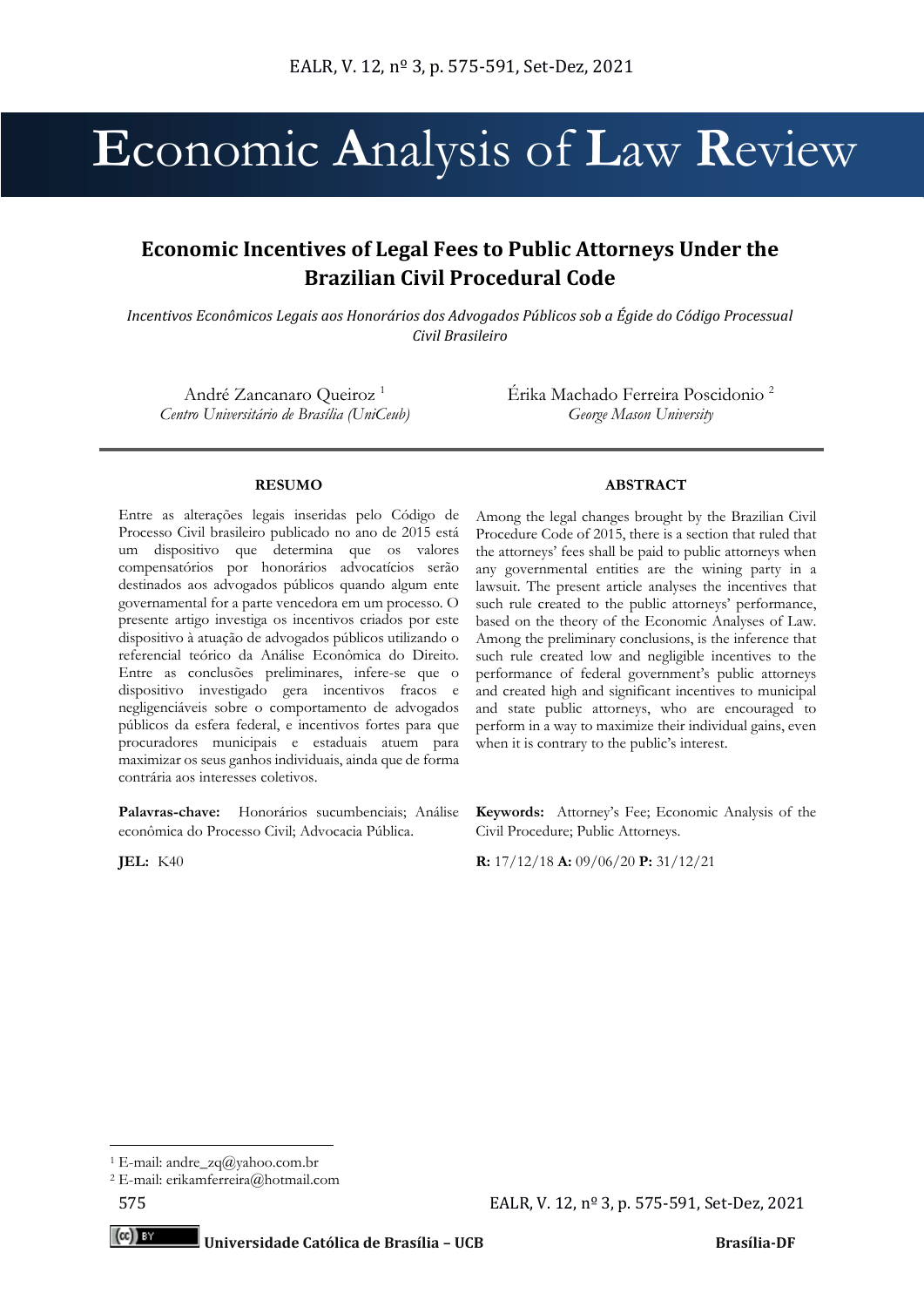# **1. Introduction**

**T** or the longest of time, Brazilian public attorneys were compensated through monthly salaries and, in general, received high-paying salaries when compared to Brazilian standards. Historically, the amounts are determined by the employer, who can be either a municipality, a state government, a public enterprise, or a Federal Department or a Federal Agency. In addition, the hiring process and career promotions are based upon highly competitive knowledge exams, and once admitted, public attorneys gain the privilege of stability. F

In 2015, the Brazilian Congress enacted a new Civil Procedure Code which included a provision addressing the payment of legal fees. The Code provided that whenever the Government is the winning party of a lawsuit, the attorney fees and cost of litigation are paid to public attorneys, rather than to the government. On the other hand, if the Government is the party who loses the lawsuit, the Government is responsible for paying the attorney fees and cost of litigation and no reduction is made from the public attorneys' salary. Another relevant peculiarity brought by Brazil's new Civil Procedure Code is that the attorney fees and cost of litigation when paid by private litigants are awarded to the public attorney to share its amount with all public attorneys from that administrative jurisdiction that won the lawsuit.

This rule was object of constitutional review by the Brazilian Supreme Court, which decided that the rule enacted by 2015 Civil Procedure Code was not unconstitutional, asserting that the rule would create incentives to increase the productivity of public attorneys when defending public interest. This statement, however, is challenged by this paper, presenting some economic incentives created by the rule which may arise due to inefficient behavior of public attorneys.

Considering that the revoked Brazilian Civil Procedure Code also required private litigants to pay attorney fees and cost of litigation to government when the government was the winning party in civil actions the present paper will demonstrate that the new Civil Procedure Code did not change the existing incentives to private parties, but rather changed the incentives to public attorneys.

This paper aims at describing the set of incentives created by the new rule. It evaluates whether the new Brazilian Civil Procedure Code leads to behaviors that are aligned with the public interest. It analyzes the hypothesis that the new rule may increase public attorneys' productivity, due to the possibility of an increase in their gains. It analyses the possibility of creating incentives in filling negative expected values lawsuits (NEV) or in providing inadequate legal advice to increase judicial litigation. It also analyses how these effects shall be more intense among municipal and state's public attorneys, and less intense among federal government's public attorneys.

The article first briefly describes Brazil's judicial rules applicable to when the government is a party to a lawsuit. The second section describes the general aspects and duties of public attorneys, and the fundamentals of the Brazilian Supreme Court constitutional review of the investigated rule. These explanations are crucial to present the hypothesis.

The third section describes basic concepts of the economic analysis of litigation, such as the rationality of the agents, the decision to litigate, and agency costs in the client-attorney relationship, especially concerning government and public attorneys.

The fourth section describes the economic incentive model created by the rule that attorney fees and cost of litigation originating from civil litigation are due to public attorneys. It first presents the litigation that shall be expected to arise from the incentives for public attorneys' advising role;

EALR, V. 12,  $n^{\circ}$  3, p. 575-591, Set-Dez, 2021

 $(cc)$  BY **Universidade Católica de Brasília – UCB Brasília-DF**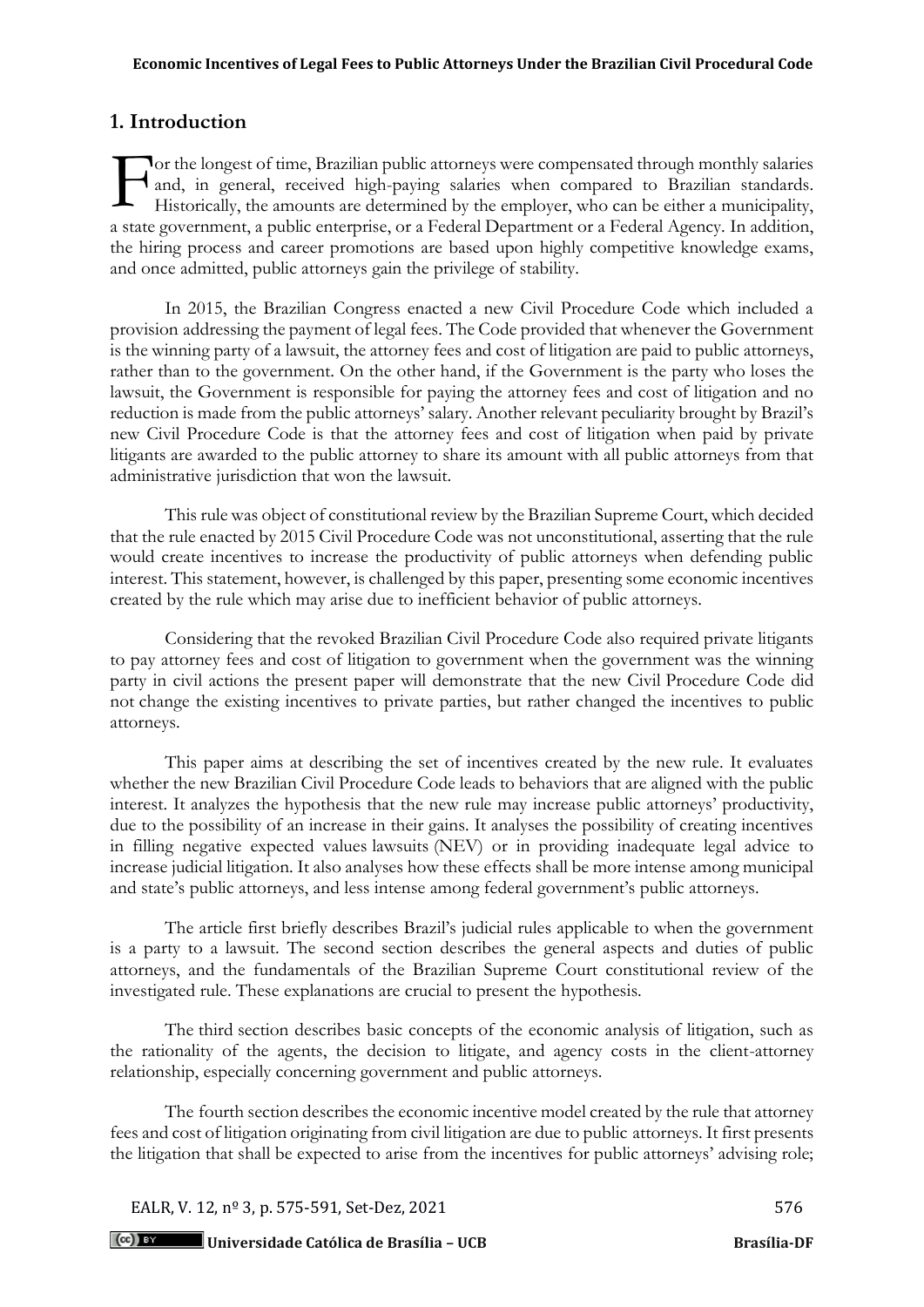then it presents the expected incentives to public attorneys' civil litigation roles; and, finally, the impact of the size of the office.

The conclusion presents the limitations of the model, due to the non-monetary incentives such as status, prestige, professional profile of public attorneys, and cultural matters which may influence the investigated behavior.

# **2. General Aspects of Litigation in Public Issues in Brazilian Procedural System**

In order to explain the incentives generated from the new Brazilian Civil Procedure Code, it is important to mention that Brazil is a federal country, with its territory politically composed of the Union, considered the federal government and embracing the whole territory, the States, and the Municipalities<sup>3</sup>. Although the Constitution of the Federal Republic of Brazil expressly determines the administrative autonomy of each instance, the Union retains the majority of the legislative powers. The remainder of such powers is conferred to the states and the municipalities. Therefore, the Union as the legitimate owner of the power to legislate in matters of civil procedure<sup>4</sup>, enacted a uniform civil procedure code in 2015<sup>5</sup> to substitute the previous code enacted in 1974.

The Judicial Branch is divided between State Courts and Federal Courts. State Courts are courts of general jurisdiction. Federal Courts have exclusive jurisdiction over cases in which the federal government, federal agencies, and federal enterprises are a party. The harmonization of federal law interpretation is performed by the Superior Tribunal de Justiça (Superior Justice Court) and the harmonization of constitutional interpretation is performed by the Supremo Tribunal Federal (Supreme Federal Court), both issuing binding precedents to be applied by federal and state courts.

The above description demonstrates that due to the administrative independence of the judicial agencies, every administrative division has its own attorney's office. Despite the independence, they all are subject to the same civil procedure code, the same sparse legislation over procedural rules that are enacted by the Union, and the binding interpretation issued by the Superior Tribunal de Justiça and Supremo Tribunal Federal.

## **2.1 General Aspects of Law Enforcement in Public Issues and Tax Matters**

In public matters, the law enforcement by the Brazilian Judicial Branch varies according to the type of litigation and to whether the government is the defendant or the plaintiff. If the government is the defendant or is the plaintiff in cases that do not involve payments of debts and fines<sup>6</sup>, the rules applicable to private parties also apply to the government.

However, the rules are considerably different when the government is the plaintiff demanding the payment of monetary values. Law enforcement on pecuniary public issues mostly requires the Judiciary to play its role. Although there are some exceptions, the general rule is the

 $(cc)$  by

<sup>3</sup> Article 18. The political and administrative organization of the Federative Republic of Brazil comprises the Union, the states, the Federal District and the municipalities, all of them autonomous, as this Constitution provides.

<sup>4</sup> Article 22. The Union has the exclusive power to legislate on:

I – civil, commercial, criminal, procedural, electoral, agrarian, maritime, aeronautical, space and labor law;

<sup>5</sup> Law n. 13.105/2015.

<sup>6</sup> Law n. 13.105/2015.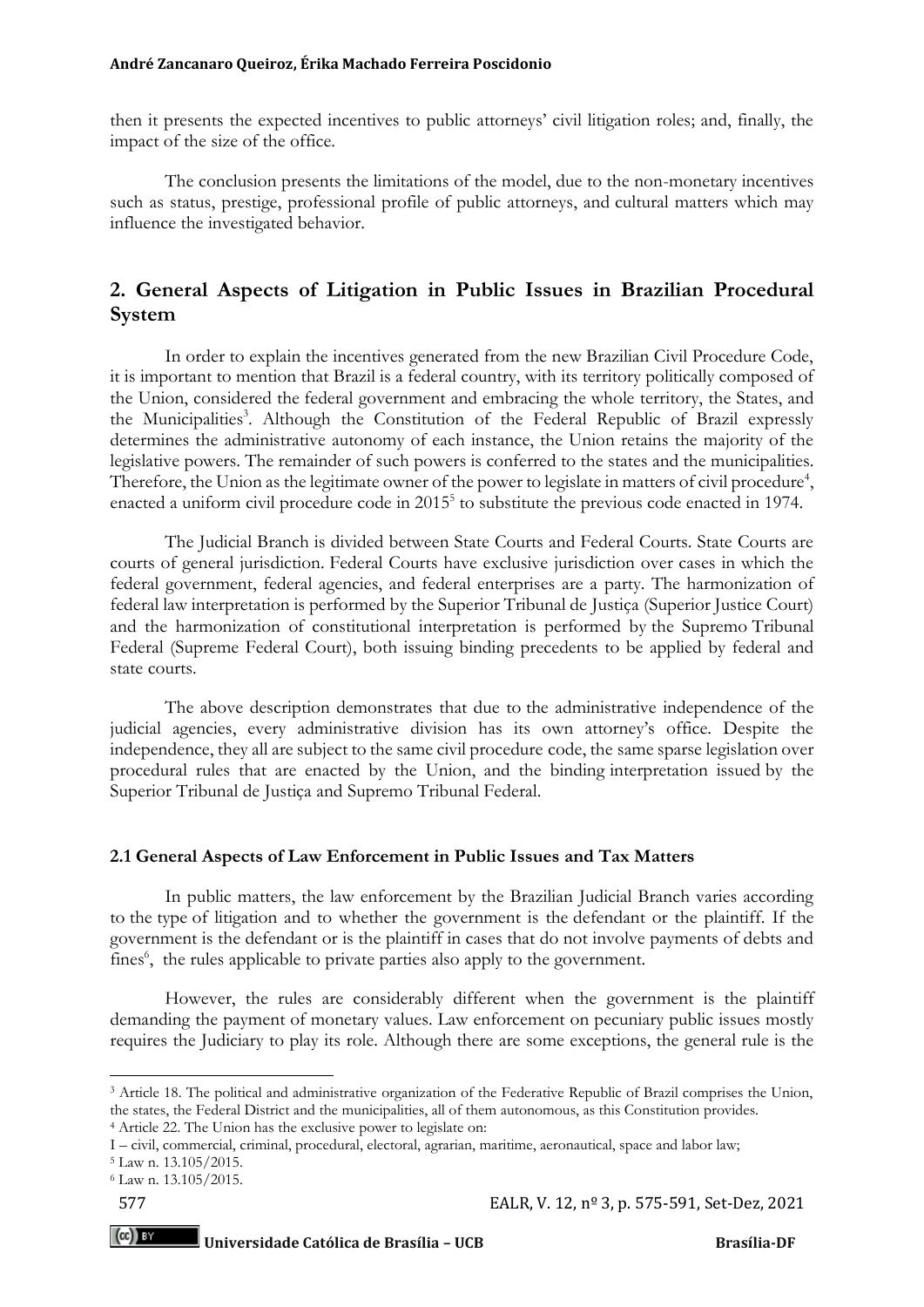government can only administratively apply minor restrictions as sanctions to force debtors to pay debts and fines, such as diminishing credit scores or prohibiting the hiring by or selling of goods to the government. Forced expropriation of assets or property require Judicial expropriation procedure, after an administrative debit valuation procedure<sup>7</sup>.

The administrative procedures are generally held in governmental departments, with some basic rules bounded by municipal, state, or federal law, and by specific rules enacted through administrative regulation, whether by the head of the Executive Branch, as the Mayor of a Municipality, the State Governor or the President, or by the directive committee of independent agencies or public enterprises<sup>8</sup>.

When the government is a party in a judicial collection suit, the defendant is required to provide a collateral of the debt by presenting properties or assets on the defense. This collateral may determine the unavailability of the guaranteed property while the process is not definitely decided<sup>9</sup>. If the case is decided in favor of the defendant, the property or the assets are then returned to the defendant or released from its unavailability without any compensation to the  $d$ efendant $^{10}$ .

It is, therefore, possible to conclude that being a defendant against the government in a collection action to pay a debt or fine can be very burdensome due to the obligation to guarantee the debt before a decision is made and not receiving any monetary compensation in case a defendant is found not in debt before the government.

## **2.2 Litigation and Attorney Compensation Costs for Government Litigation According to Brazil's 2015 Civil Procedure Code**

Brazil's 2015 Civil Procedure Code determines that the losing party in a civil litigation suit must pay for all legal fees and costs, which includes the winning party's lawyer's fees<sup>11</sup>. When the government is the plaintiff in a demand for taxes or fines, the compensation fee is fixed by 20% of the amount of the cause<sup>12</sup>. When the Union is the defendant, the amount varies from  $20\%$  of the value paid by the losing party for causes of value below 200 national minimum monthly wage, to 3% of the value paid by the party who loses for causes of value greater than 100,000 national minimum monthly wage<sup>13</sup>.

The duty to pay legal fees does not represent any changes from the previous Civil Procedure Code. However, the new Civil Procedural Code introduced the rule that establishes legal fees from the losing party shall be paid to public attorneys in lawsuits where the government is the winning party. The new Civil Procedural Code also innovates by stablishing that, in a case where the government loses the lawsuit, the government itself, not the public attorney, shall be responsible for paying the legal fees<sup>14</sup>.

EALR, V. 12,  $n^{\circ}$  3, p. 575-591, Set-Dez, 2021

<sup>7</sup> Article 7 of Law n. 6.830/1980

<sup>8</sup> Law n. 5712/1966

<sup>9</sup> Which means after appeals are decided.

<sup>10</sup> Article 9 of Law n. 6830/1980.

<sup>11</sup> Article 85 of Law n. 13.105/2015

<sup>12</sup> Article 30, II, of Law 13.327/2016

<sup>13</sup> Article 85, 3rd paragraph, of Law n. 13.105/2015

<sup>14</sup> Article 85, 19th paragraph, of Law n. n. 13.105/2015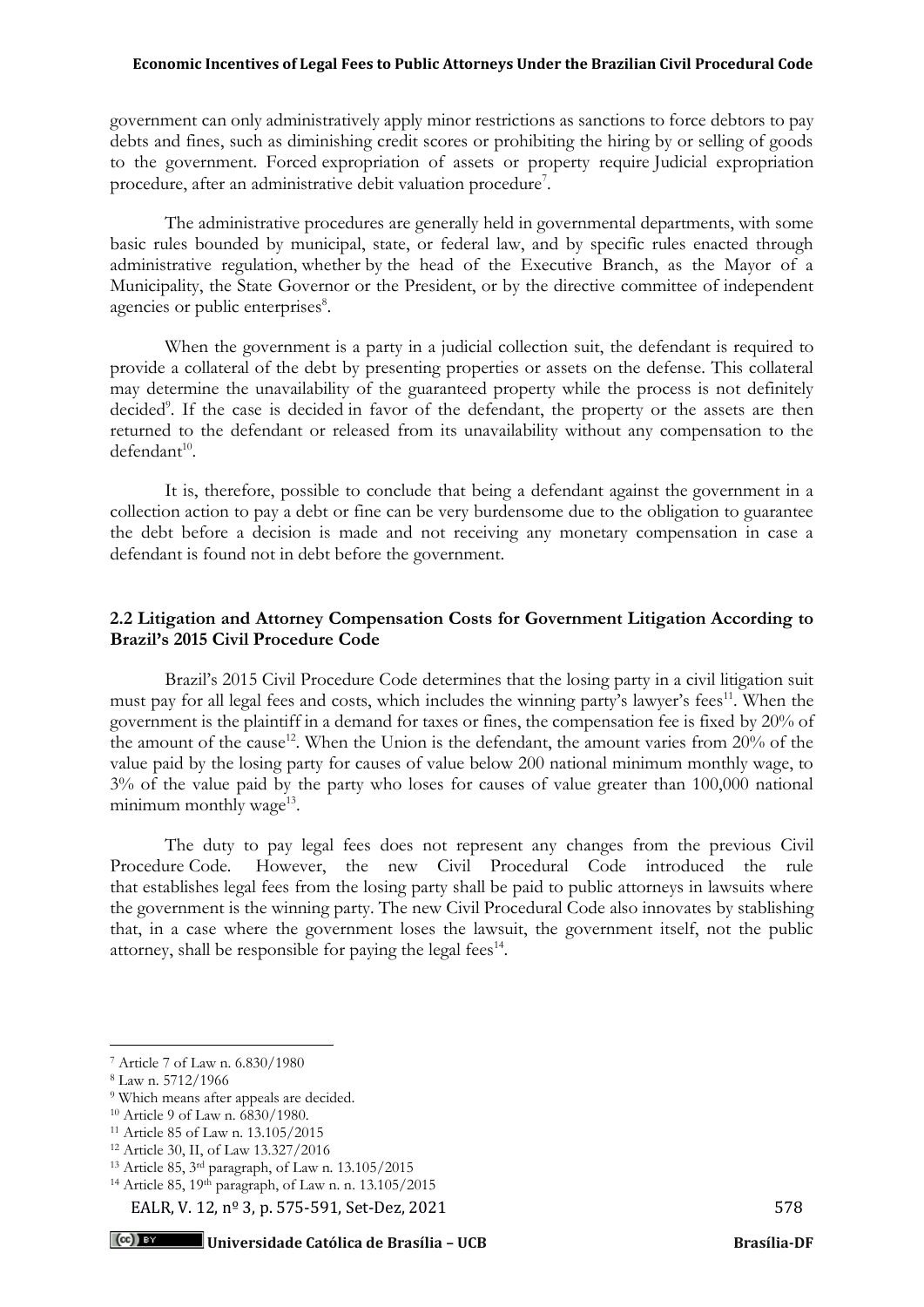## **2.3 Settlement Possibilities in Governmental Litigation**

Each government level has large discretion to enact rules regulating settlements in lawsuits where the government is a party. However, the unified federal rule sets the minimum value and conditions that shall be observed<sup>15</sup>.

The general law for settlement in suits where the government is the plaintiff demanding taxes and monetary debts allows private parties and public attorneys to split the payment in a maximum of 60 monthly installments and with a reduction of late payment fee $^{16}$ . However, Congress often enacts laws with temporary rules of settlements for specific debts, as it was done by Law n. 13.606/2018, which allowed public attorneys to settle under special conditions to split payment of farmers' tax debts in a maximum of 180 monthly installments without interest. Similar situations occur with State Governments and Municipalities.

Settlement possibilities are restricted when the government is the defendant. In such cases, settlements require consent from the public attorney, also from a representative of the prosecutor's office, and also from a judge. If the settlement provides for the transfer of property from the government to a private party, consent from the Legislative branch is also mandatory<sup>17</sup>. Every settlement requires a reimbursement of expenses for lawyer's representation equal to 10% of the settlement's value<sup>18</sup>. When acting as a defendant in a settlement, the government assumes the responsibilities and the public attorneys do not receive any compensation.

## **2.4. The Sharing of Lawyers' Representation Compensation Fees Among Public Attorneys**

The attorneys fee and cost of litigation received when the government is the winning party is divided among all public attorneys that belong to the same administrative jurisdiction, including the public attorneys that have already retired. The pay varies according to each level of government, attorneys seniority in office and the amount of time of retirement.

In the federal government, attorneys in their first year of service receive 50% of the standard value and the amount increases annually, reaching the standard value in five years. For retired attorneys, the standard value is received in the first year of retirement, and the share is reduced annually until it reaches the minimum of 30% of the standard value in 9 years, keeping the percentage of the share for older retired attorneys<sup>19</sup>.

# 3. **The Role of Public Attorneys in Brazil's Judicial System and the Compensation Fees**

Brazil's Federal Constitution of 1988, on articles 131 to 133, established that the services rendered by public attorneys are essential to the administration of Justice. Those articles also determine that public attorneys are to represent public entities, such as the Federal Union, States

 $(cc)$  by

<sup>15</sup> Article 15 of Complementary Law n. 101/2000

<sup>16</sup> Law n. 10.522/2002

<sup>17</sup> Complementary Law n. 73/1993

<sup>18</sup> Article 30 of Law n. 13.327/2016

<sup>19</sup> Article 30 of Law n. 13.327/2016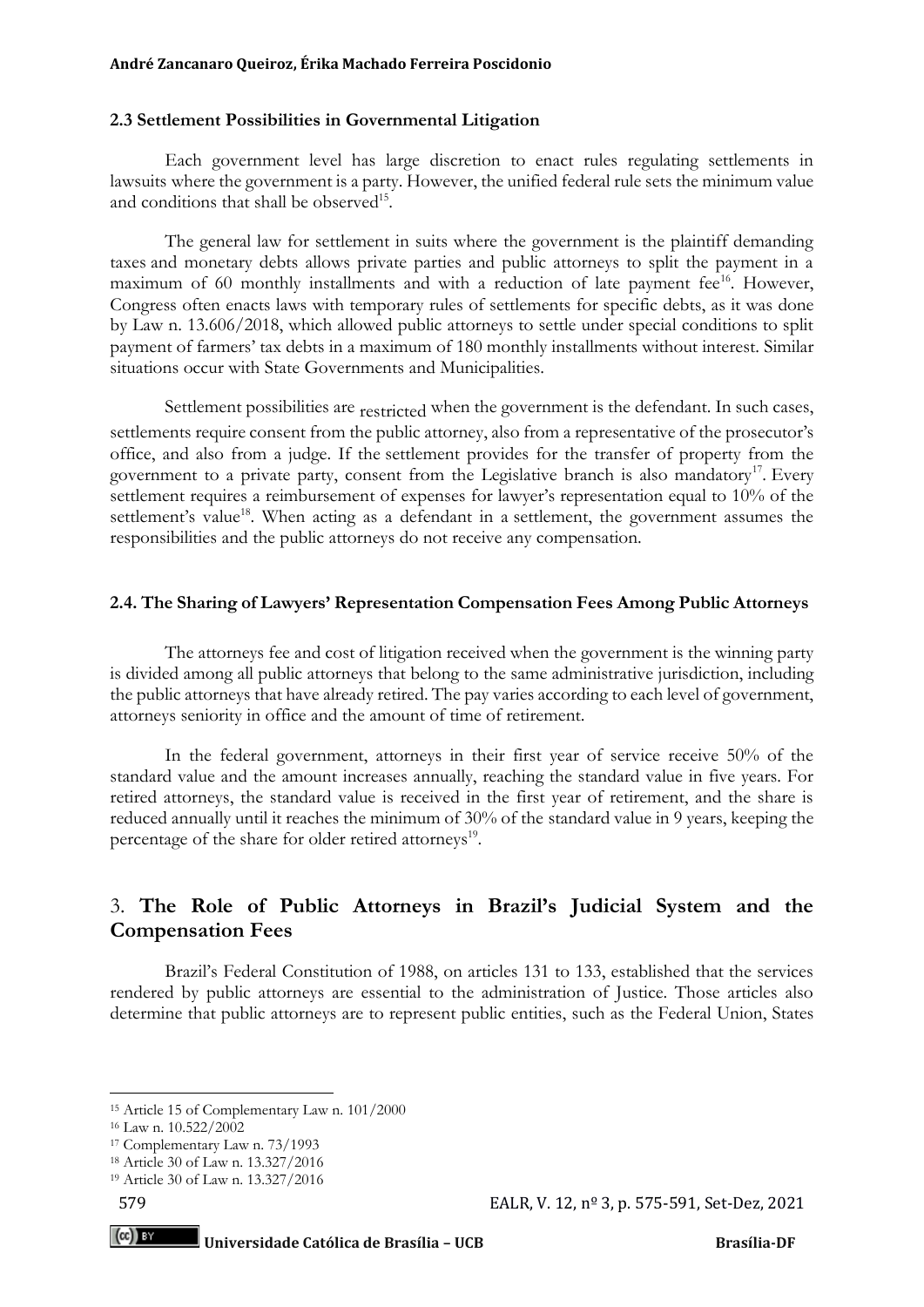and Municipalities, administratively and judicially. Public attorneys are also in charge of providing legal advice to governmental entities and to the Executive branch.<sup>20</sup>

A high level of discretion and protection from political interference are set in their activities, functional liability and salary. As explained by Di Pietro (2016), public attorneys are to defend not the institutions themselves, but the public's interests. So therefore, public attorneys defend public entities in pursuing public interests, not the interests of the individuals representing public entities.

On their duties, public attorneys are legitimately responsible for representing the Federal Union in civil action in the public interest<sup>21</sup>, the Federal Union in actions against official misconduct<sup>22</sup>, and are to hold accountable those who practice malicious acts against the public administration<sup>23</sup>. Besides those roles, Public attorneys are also in charge of providing legal counseling to representatives of governmental entities when dealing with internal control and management.

Public entities are required to consult with public attorneys to make sure their conduct abides by the law. These public authorities may consult public attorneys to know if their future, past or current conduct are legal. As a consultant, public attorneys research and interpret the law and provide counseling to public authorities so the public's interest, not the authorities interests, prevails.

Finally, public attorneys perform their advisory role by reviewing all contracts entered into by the government. Those contracts are required by law to be revised and analyzed by public attorneys, who then provide legal advice as to the legality of the transaction. The Executive branch may also request the opinion of a public attorney to verify the legality of public policies and regulation for decision-makers.

One interesting issue about the role of public attorneys is that, according to Brazil's Supreme Court<sup>24</sup>, public attorneys are not liable for mistakes committed when providing legal opinion or legal advice, even if a wrong legal opinion is used by authorities to justify illegal acts or policies that cause damages. Only when it is proved that a legal opinion was willfully given with the intent to legitimate illegal acts, such as for corruption purposes or gross mistakes, will a public attorney be held accountable for the wrong advice. However, because it is usually very hard to prove that an opinion was willfully drafted with such malicious intent, it is very unusual for a public attorney to be held liable for giving wrong advice.

<sup>&</sup>lt;sup>20</sup> Article 131. The Advocacy-General of the Union is the institution which, either directly or through a subordinated agency, represents the Union judicially or extrajudicially and it is responsible, under the terms of the supplementary law which provides for its organization and operation, for the activities of judicial consultation and assistance to the Executive Power.

Article 132. The prosecutors of the states and of the Federal District, organized in a career, admission into which shall depend on a civil service entrance examination of tests and presentation of academic and professional credentials, with the participation of the Brazilian Bar Association in all of its stages, shall exercise judicial representation and judicial consultation for their respective federated units.

Article 133. The lawyer is indispensable to the administration of justice and is invi- olable for his acts or manifestations in the exercise of his profession, within the limits of the law.

<sup>21</sup> Article 5 of Law n. 7347/85

<sup>22</sup> Article 17 of Law n. 8429/92

<sup>23</sup> Article n. 19 of Law n. 12846/13s

<sup>24</sup> Decision n. MS 24.631-6/DF,

EALR, V. 12,  $n^{\circ}$  3, p. 575-591, Set-Dez, 2021 580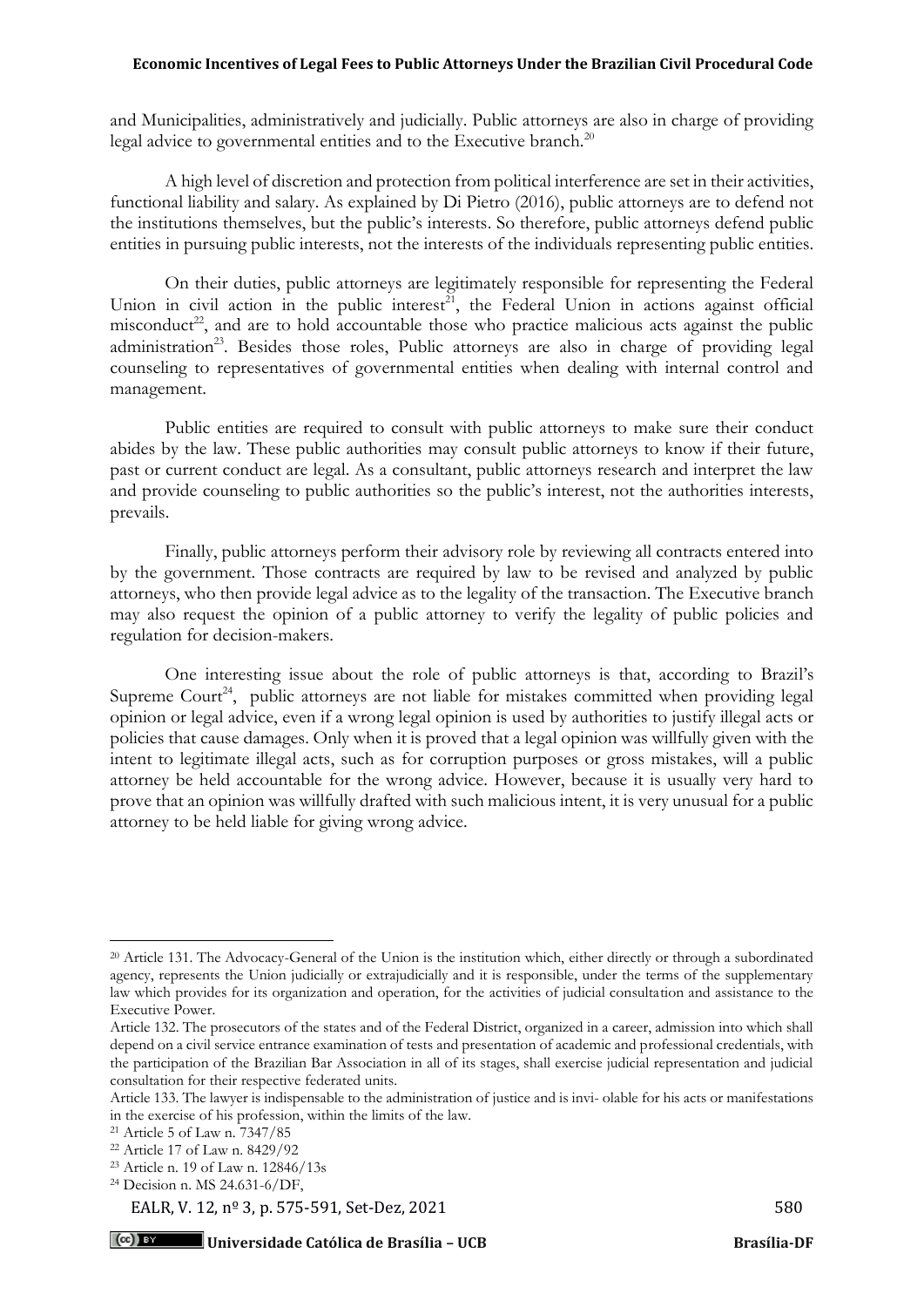## **3.1 Public Attorneys Career and Remuneration**

The regulation of public attorneys is defined by the entity to which the public attorney represents. So, therefore, the federal government, the state government or a municipality will determine in its regulation the rules that apply to the public attorney's role. Some aspects are common to all public attorneys, some other aspects differ according to the branch.

The admittance requirement of public attorneys is the same for all entities, since Brazil´s Federal Constitution determines that public attorneys are required to take a knowledge public test and show clear criminal and civil records. Also, no matter if a public attorney works for the Federal Union, for the State, or for a Municipality, all public attorneys, once admitted, acquire job stability, which is a benefit that secures employment to the public attorney throughout their lives. This means that a public attorney may not be fired or laid-off unless they have committed a serious fault (i.e.: corruption, use of drugs or alcohol while working, etc.)<sup>25</sup>. Also, public attorneys progress in their career according to seniority, knowledge in specific areas, and/or nomination for higher positions through political influence<sup>26</sup>.

As per public attorney´s remuneration, Brazil's Federal Constitution determines that public attorneys are compensated with what is called subsidy. Their initial remuneration varies according to the entity which they defend and/or represent. The amount of the remuneration of a federal public attorney may vary in accordance to the career position, but public attorneys are among those who receive the highest compensations in civil service. Besides the subsidy, after the New Civil Procedure Code was enacted, public attorneys receive an additional to the subsidy mentioned above, the litigation compensatory fee, which is divided among all 12,500 federal public attorneys<sup>27</sup>, in the Federal Government, or among the public attorneys of the State or the Municipality.

According to the federal government, from February 2017 to June 2018, the government received a total of R\$ 906 million for attorney's compensation fees, which resulted in R\$ 4,500.00 being paid to each federal public attorney monthly (CASTANHO, 2018). A different scenario is seen in municipalities. Brazil has 5,570 municipalities and only 317 of them have more than 100,000 habitants (IBGE, 2020). Small municipalities generally have few public attorneys and their salaries are generally lower than their federal and state peers.

Regarding attorney's fees, the value that public attorneys receive varies according to different factors, such as the nature of the suit, the locality where the suit is being processed, and the number of public attorneys on duty in a certain entity. Although the variation on the amount of remuneration received by public attorneys is great, it is possible to conclude that the legal fees received by public attorneys can greatly impact and shape the behavior of public attorneys representing the government and public entities on litigation and/or counseling activities, as it is presented below.

## **3.2. Brazil's Supreme Court Decision About the Investigated Procedural Rule**

After the Civil Procedure Code of 2015 was enacted, there has been great discussions over whether public attorneys receiving the legal attorney fees from the losing party is allowed by Brazil's Federal Constitution.

 $(cc)$  by

<sup>25</sup> Articles 131, second paragraph, and 132, *caput*.

<sup>26</sup> Complementary Law n. 73/1993

<sup>27</sup> Article 30 of Law 13.327/2016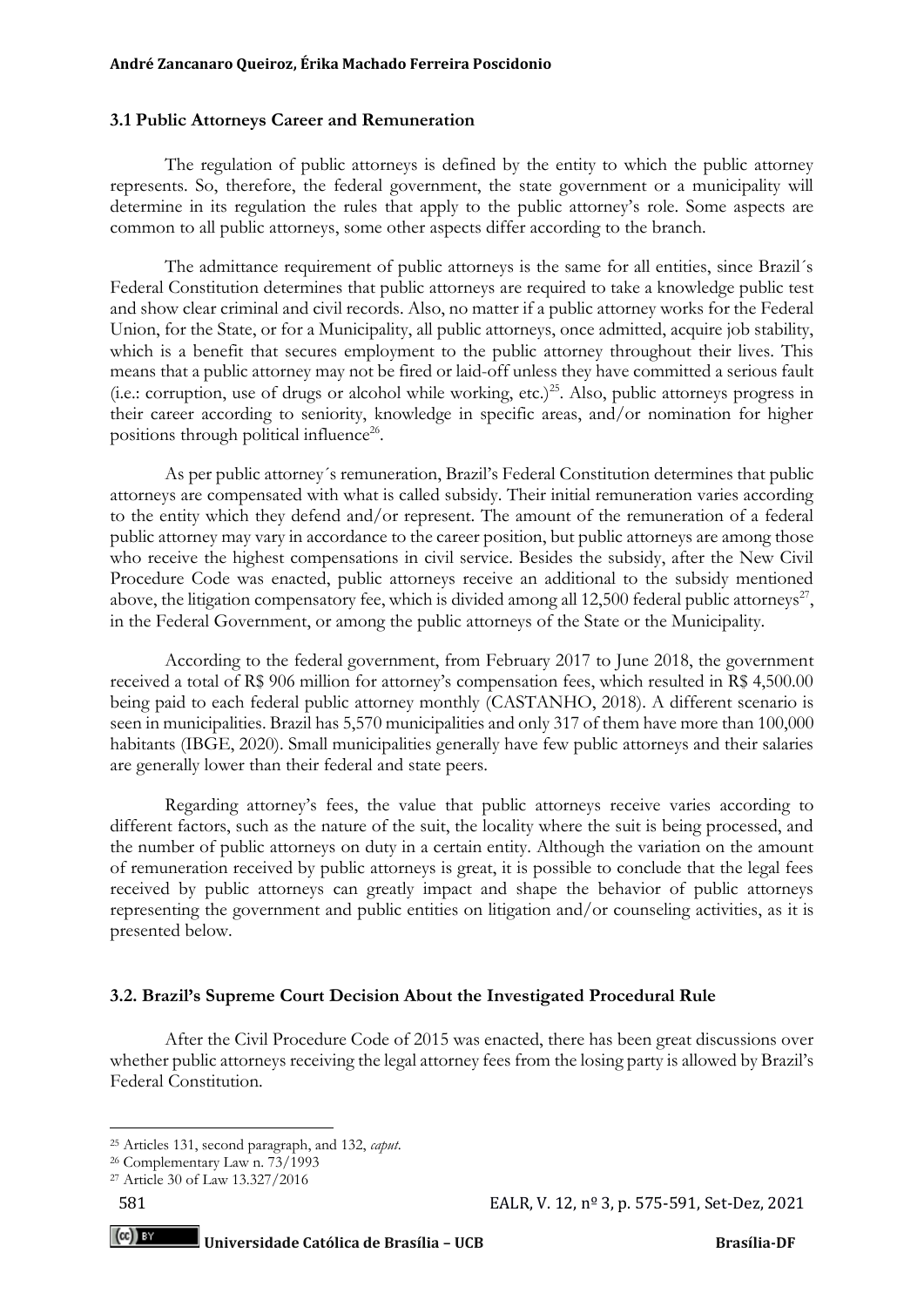According to the Federal Constitution, public attorneys are entitled to receive a monthly compensation called subsidy. There was a minority understanding that the payment of attorney's fees to public attorneys would violate that constitutional provision<sup>28</sup>. Those in defense of such understanding argued that only private attorneys would have the right to receive attorney's fees, and that such privilege would not contemplate public attorneys, since public attorneys would only be allowed to be compensated through subsidy.

Due to this unsettled controversy, the Union's general-attorney filed a suit to obtain a declaration of unconstitutionality<sup>29</sup>, pledging Brazil's Supreme Court (Supremo Tribunal Federal) to pronounce and determine whether the rule stating that the attorney's fees should be paid to public attorneys violates the Constitution.

Such controversy was settled on June 22, 2020, when Justice Alexandre de Moraes followed by a concurrent decision from Justice Luis Roberto Barroso and a dissenting opinion from Justice Marco Aurelio, determined that the payment of the attorney fees from the losing party to public attorneys does not violate the Federal Constitution.

In a dissenting opinion, Justice Marco Aurelio argued that the attorney's fees, since its origins, were created to compensate the winning party for the legal fees such parties had to pay in order to defend one's right before the court. In other words, the attorney's fees would be paid to benefit the wining party, not the winning party's lawyer. The court's understanding was that the winning party should not have to spend money with attorney's fees to defend one's right. Justice Marco Aurelio argued that the legislator of the New Civil Procedure Code did not take into consideration the basic concept of the attorney's fees and therefore, concluded that the New Civil Procedure Code was based on the wrong rationale when stablishing that attorney's fees should be a form of compensation for the services performed by the public attorney.

Justice Marco Aurelio de Mello also argued that public attorneys are subject to a different type of regime, according to which their compensation is made through subsidy and other types of compensation would be incompatible with such regime and would be a violation of the Federal Constitution.

The court came to a decision, based on Justice Alexandre de Moraes and Justice Luis Roberto Barroso's opinion, ruling that the payment of the legal fees by the losing party is compatible with such section of the Constitution because the attorney's fees, just like the subsidy, are a compensation for the services performed by the public attorney within a process. Both justices stated that attorney's fees are compatible with the subsidies because they both are forms of compensation for the legal services performed in a lawsuit. The Court also argued that this interpretation is in accordance with the regulation of the Ordem dos Advogados do Brasil (Brazilian Bar Association), according to which the legal services rendered entitles an attorney to receive attorney's fees from the losing party<sup>30</sup>. So therefore, because public attorneys are also

EALR, V. 12,  $n^{\circ}$  3, p. 575-591, Set-Dez, 2021 582

<sup>&</sup>lt;sup>28</sup> Article 39. The Union, the states, the Federal District and the municipalities shall institute a board of administration policy and personnel remuneration policy, composed of public employees appointed by the respective Branches.

Paragraph 4. A member of one of the Branches, the holder of an elective office, the ministers of State, and the members of State and Local Cabinets shall be remunerated exclusively by means of a compensation consisting of one sole item, the addition of any extra benefits, additional pay, bonus, award, representation allowance, or other type of remuneration being forbidden, with due regard, in any of the cases, for the provisions of article 37, items X and XI. Paragraph 8. The remuneration of public employees organized in a career may be established under the terms of paragraph 4.

<sup>29</sup> ADI n. 6053/DF

<sup>30</sup> Article 22 of Law 8.906/1994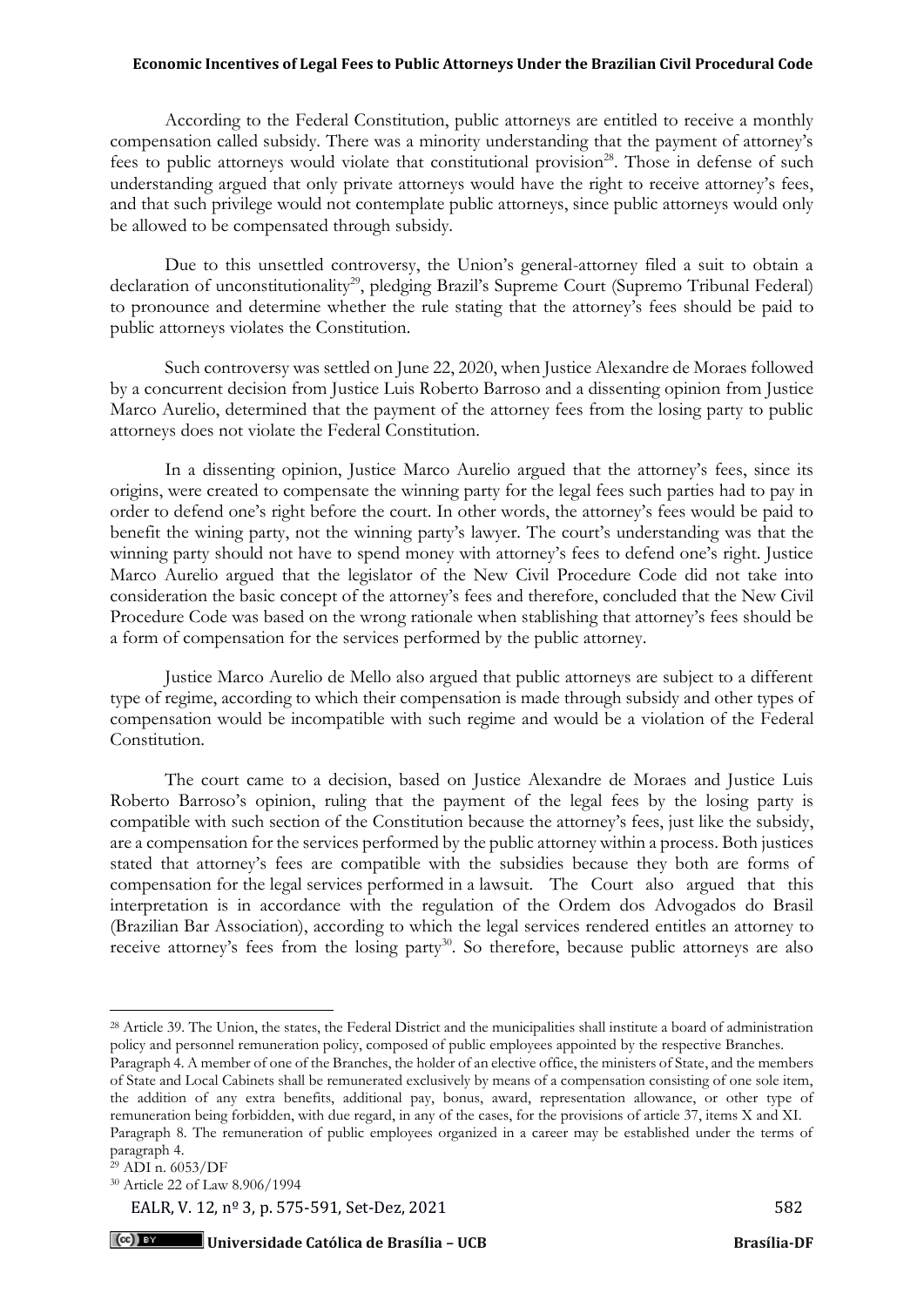subscribed to Ordem dos Advogados do Brasil, the same rights that are applicable to private attorneys are also applicable to public attorneys.

According to Justice Alexandre de Mores mentioned Article 39, § 4<sup>th</sup> of Brazil's Federal Constitution does not prohibit public attorneys from receiving other forms of payment besides the subsidy and adds that, should the other forms of compensation be prohibited, the Constitution would have determined such prohibition explicitly, just like it did with judges and prosecuting attorneys. Justice Alexandre de Moraes concluded that by determining that only private attorneys are allowed to receive attorney's fees would violate the constitutional principle of equality.

Finally, Justice Alexandre de Moraes added that the new law stablished by the New Civil Procedural Code is in accordance with the constitutional principle of efficiency<sup>31</sup>, because it encourages public attorneys to perform at their best when representing the Executive branch and defending its interests. By doing so, the new determination made by the Civil Procedural Code of 2015 encourages public attorneys to better defend the public's interest.

Despite Justice Alexandre de Mores' legal opinion, there are some economic considerations that must be made with regards to his reasoning concerning the efficiency of the accomplishment of the public interest. There are aspects which indicate that the rule may, create no impact on federal attorneys and, even encourage those who work for municipalities to act against the public's interest, maximizing their personal gains by increasing litigation and providing low quality legal advice. The reasons for these concerns are presented below.

# **4. Economic Aspects Derived from the Decision to Litigate or to Settle**

Before analyzing the incentives that arise from the new rule that mandates the transfer of attorney's fees to public attorneys, it is important to highlight the economic aspects involved in the decision of whether to litigate or to settle. It is equally important to mention the principal-agent problem in the lawyers-client relationship in governmental litigation.

## **4.1. Basic Assumptions: Rational Behavior, Scarcity and Methodological Individualism**

The first assumption to be made is that legal rules influence the way people behave. Rules are established to regulate how those who are subject to such rules perform in business, work, consume goods and deal with social conflicts. In a public work context, changes in remuneration rules may cause increases in productivity, promote higher or lower attendance and dedication or, in some cases, affect the allocation of efforts that workers may make in different activities of the job.

A legal analysis does not provide a behavioral model that explains or predicts the results of changes in rules. It aims to investigate the validity of the rules and the legality of behavior of those who attempt to perform an activity prescribed by law.

One of the scholars attempts to explain the way people respond to legal rules is the Law and Economics approach to legal analysis. It consists of applying concepts and tools of Economics,

<sup>31</sup> Article 37 of Brazil's Federal Constitution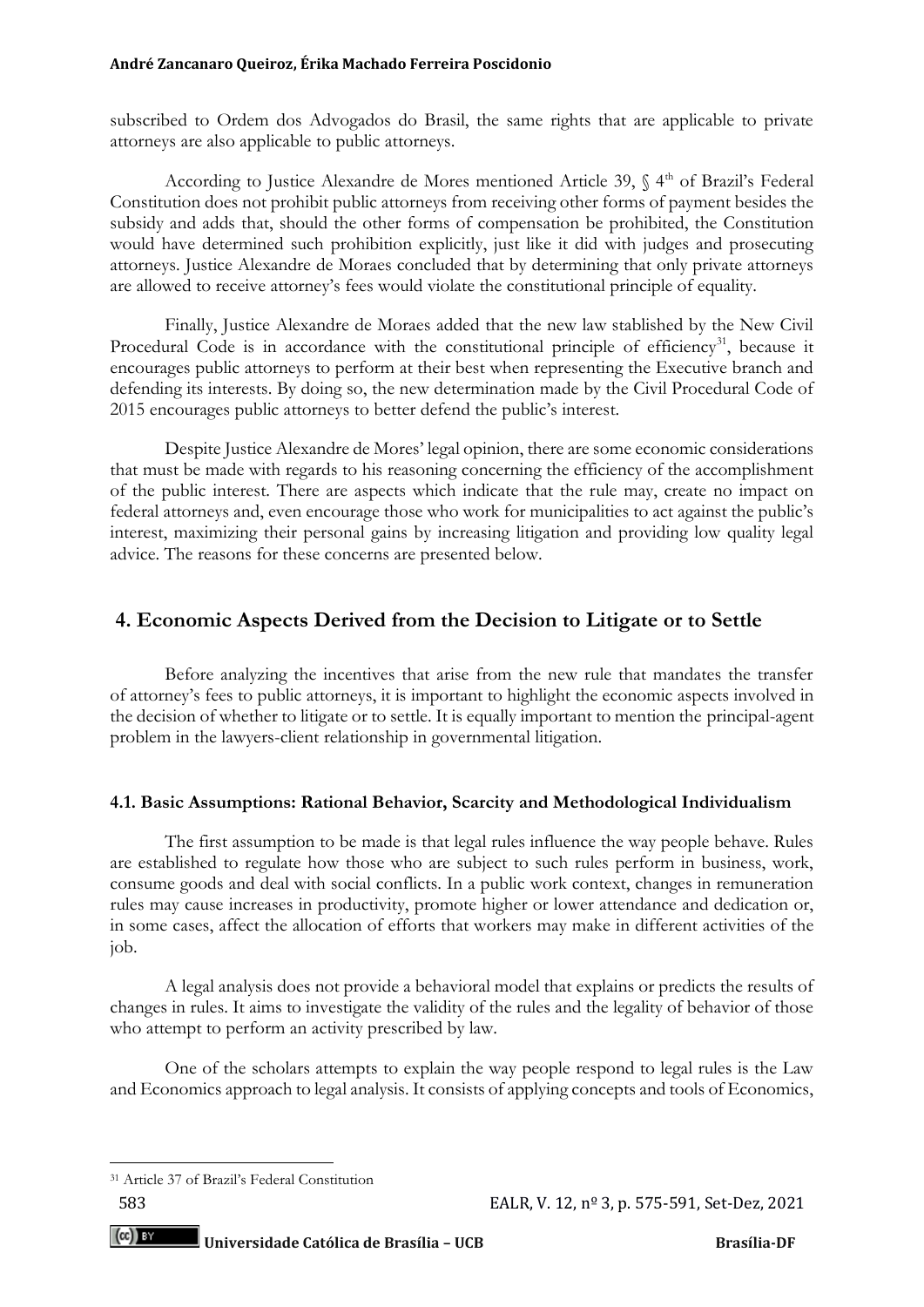generally Microeconomics, to elaborate predictions of the effects of laws on markets and individual choices.

Some Economics assumptions are widely used, besides the large changes and evolution of the field, and are useful to explain the outcomes of the rules studied in this paper: rationality, scarcity and methodological individualism.

Rationally, it is assumed that people have preferences, and they will make choices and act accordingly with them. It is inferred that people would try to avoid outcomes that they dislike and seek results that provide more of the utilities they like, in a utility maximizing behavior. This assumption does not neglect the fact that, sometimes, people act in a way that should look irrational for an external observer. Also, it is known that people have biases and backgrounds that may interfere with their decisions. However, in a work context in which decisions are related to individual monetary gains, people will generally act in a way that increases their salaries (FRIEDMAN, 1996, p. 3-4; MANKIW, 2008, p. 6-7).

In a job in which workers have many activities and are able to choose how much time and effort they will dedicate to each activity, it is assumed that most people would choose to focus on the tasks with the greatest potential to increase their gains and neglect the tasks that do not offer monetary rewards. This assumption may also be applied to bureaucrats which are subject to variable income.

The second economic consideration is the scarcity of resources. By scarcity, it is assumed that resources are finite and there will always be tradeoffs in life. As an example, by choosing to spend cash while buying a car one automatically renounces the possibility of using that money to buy everything else, like travelling or buying a boat (BUTLER; DRAHOZAL; SHEPHERD, 2016, p. 5).

In the labor market, one of the resources traded is time, and employees are hired to spend their time and efforts performing the activities designated by employers. In a scarcity context, the time spent working cannot be used for leisure or other activities, and it is traded by salary. On works with variable remuneration, in which some activities are rewarded with extra gains while others are not, it is expected that the employees would choose to spend more time and efforts in a way which would increase their gains.

The same assumption could be made to bureaucrats who earn a fixed amount and receive extra compensation as a result of some of their duties. As a result of different incentives, it is expected that extra efforts would be made in activities which result in increases in remuneration, while less efforts, just enough to fulfill the occupational duties, would be made on those that do not increase the income (LEMOS; MINZER, 2014).

The last assumption is methodological individualism, which means that most people respond in similar ways to similar incentives and contexts. In this sense, it is possible to predict the aggregate behavior of people by economic models if the incentives to the individuals are known (HODGSON, 2007; GICO JUNIOR, 2010).

As a simplistic example, it is predictable that most people would prefer to buy the less expensive option of equal products in a digital marketplace in which there are two retail sellers. Equally, the prediction that most people would turn the air conditioner  $(A/C)$  on in a temperature of 38º C (100º F) is highly accurate, even if we consider that there are few persons who dislike A/C environments.

EALR, V. 12,  $n^{\circ}$  3, p. 575-591, Set-Dez, 2021

**Universidade Católica de Brasília – UCB Brasília-DF**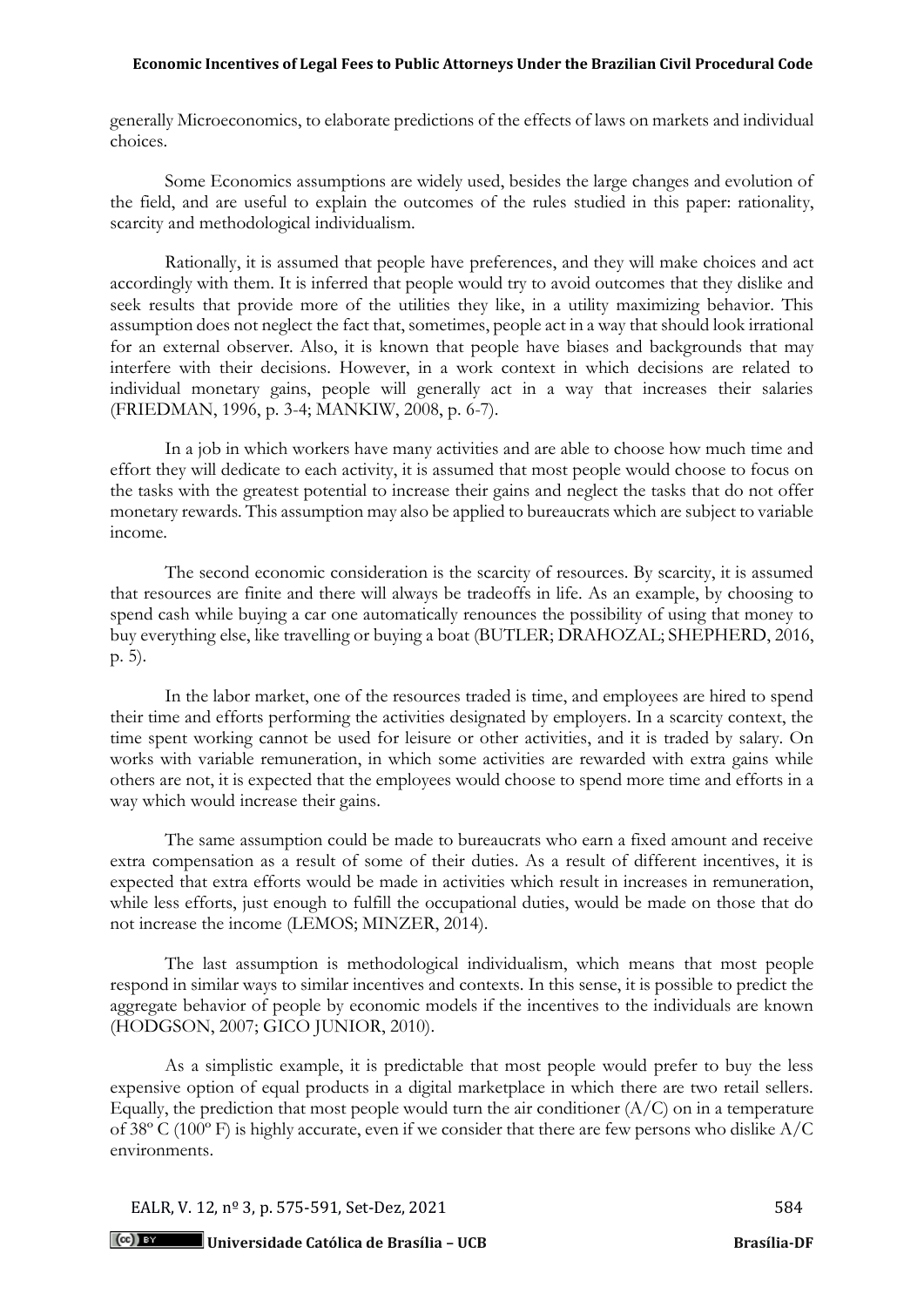These assumptions may make it possible to make some predictions about the outcomes of the change in public attorneys' compensations. Before making statements about public attorneys' behavior, some considerations are presented below concerning the decision to litigate, the clientattorney relationship and the government-public attorney relationship.

## **4.2. Litigation Costs, Expected Value, and the Decision to Litigate or to Settle**

In the rational behavior model of microeconomics, people have preferences and will act in a way to maximize those preferences based on a cost-benefit analysis they make according to the information they have. By applying a rational behavior concept to civil litigation, one can predict that a plaintiff will decide to litigate based on whether the prospective returns are higher than the costs. On the other hand, a defendant will choose to litigate if the cost of litigation is low (BONE, 2003, p. 20-25).

Following these premises, plaintiffs calculate the expected value of litigation, which is the value one has the right to receive multiplied by the probability of winning the suit. Both factors are subjectively determined according to the plaintiff's personal beliefs about her rights, about the risks involved, and according to evidence the parties have to support their claim. The costs of litigation are subtracted from this value and include Court litigation fees, taxes, attorney's fees, and the cost opportunity of the value invested. If the costs of litigation are higher than the value of litigation, it will be a Negative Expected Value (NEV); if the costs are lower than the value to receive from the litigation it will be a Positive Expected Value (PEV) (KOBAYASHI, 2015).

For the defendant, the value of litigation will be the amount to be paid to the plaintiff plus the costs of litigation. Generally, if the expected value to the plaintiff is lower than the expected value to the defendant, a settlement probably will occur, depending on the bargaining abilities of both parties (KOBAYASHI, 2015).

With these assumptions and the information provided previously about the aspects of civil procedure in Brazil, it is possible to identify some considerations of expected value for government, public attorneys and private parties in litigation.

The procedural rules applicable when the plaintiff is a private party are similar to the rules that are applicable to private litigation. The difference is that the government is more willing to appeal to the highest courts, since it is not required to pay court fees or taxes. Therefore, litigation costs for a private party shall be higher. Settlements are rare due to the previously mentioned restrictive rules to settlements.

When the government is the Plaintiff, due to the fact that the government bears all the costs and risks of litigation and public attorneys bear only the time they spend in a lawsuit, the utility of a judicial claim is not equal, this aspect leads to agency problems as described below. Some claims that may be NEV for the government due to the high probability of defeat may be a PEV for public attorneys due to low costs and risks in suing. Considering that a public attorneys' time and workforce are limited resources, and due to the low cost of litigation, when the government is the plaintiff the value of litigation is usually positive for public attorneys.

Private defendants, when disputing payments of taxes, debts or fines will face a high cost of litigation since they will be obliged to present a collateral to the debt before presenting their defense. Besides court fees and attorneys' compensation, the defendant shall make a deposit or dispose of property while the lawsuit is pending to guarantee the claim, and sometimes this will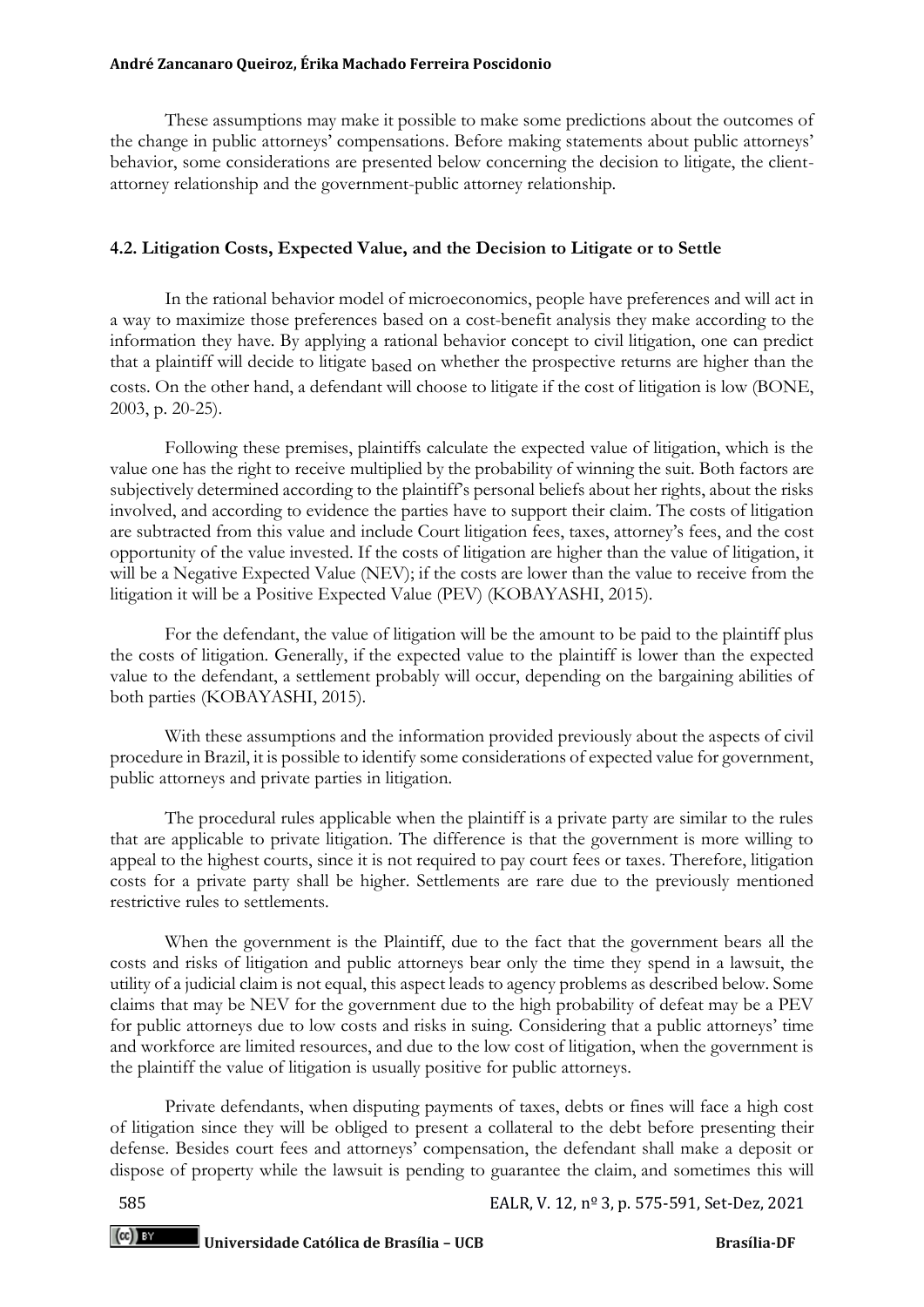mean great opportunity costs. Therefore, one shall expect private parties to seek a settlement when they are the defendant against the government, unless the chances of winning are substantially high.

These aspects are related to the economic model of the incentives created by the legal compensation rule to public attorneys below.

## **4.3. Agency Costs in Government Litigation**

According to the rational behavior model, lawyers and public attorneys are rational agents. As rational agents, they have their own preferences and will seek to maximize such preferences. Such personal preferences, however, do not always correspond to the parties' preferences. In situations where there is an asymmetry of information<sup>32</sup> and where the parties lack control over the acts of their representatives, the agents may perform their duties aiming at achieving their own goals, instead of the party's goals (MILLER, 1987).

In Economics, an agency problem is considered a cost because it represents losses that occur due to conflicting interests between the agents and the clients. These costs and losses that are imposed due to conflicting interests, lack of control of the agent and asymmetric information about the technical aspects of litigation are examples of agency costs.

An example would be a lawyer-client relationship. Due to the asymmetric information between the lawyer, who has the information about the risks and costs but seeks to maximize her own preferences, and the client, who bears the costs of litigation and knows little about the costs involved, the attorney may maximize her gains by charging more hours than it is necessary, or recommending investigations and appeals that would probably be unsuccessful (RIBSTEIN, 1998).

Agency problems also occur with public servants and bureaucrats, whose behavior will depend on the incentives set by the institutional framework to which they are subject. A set of rules, that doesn't include rules regulating public servants, is prone to create a working environment of persons seeking their own interest instead of acting to achieve the public's interests, and therefore, an agency problem also occurs (LEMOS; MINZER, 2014).

Considering that public attorneys are public servants who represent the government, general economic theory predicts that they are prone to act as agents and seek their own interests, especially if there are institutional gains by doing so. As previously mentioned, public attorneys in Brazil are highly independent. They are selected after passing a very competitive knowledge test and have the privilege of job stability throughout their lives. Political control is limited to the nominations among the staff (by the Executive branch) and career remuneration (set by law, enacted by the Legislative branch). It is possible, that monetary incentives to increase production, as proposed by the rule herein investigated, may also create incentives to perform duties in a way that does not benefit the public's interest.

<sup>&</sup>lt;sup>32</sup> Asymmetrical information occurs when one side has important information about the of the transaction which is not possessed by the other side (BUTLER; DRAHOZAL; SHEPHERD, 2016, p. 622).

EALR, V. 12,  $n^{\circ}$  3, p. 575-591, Set-Dez, 2021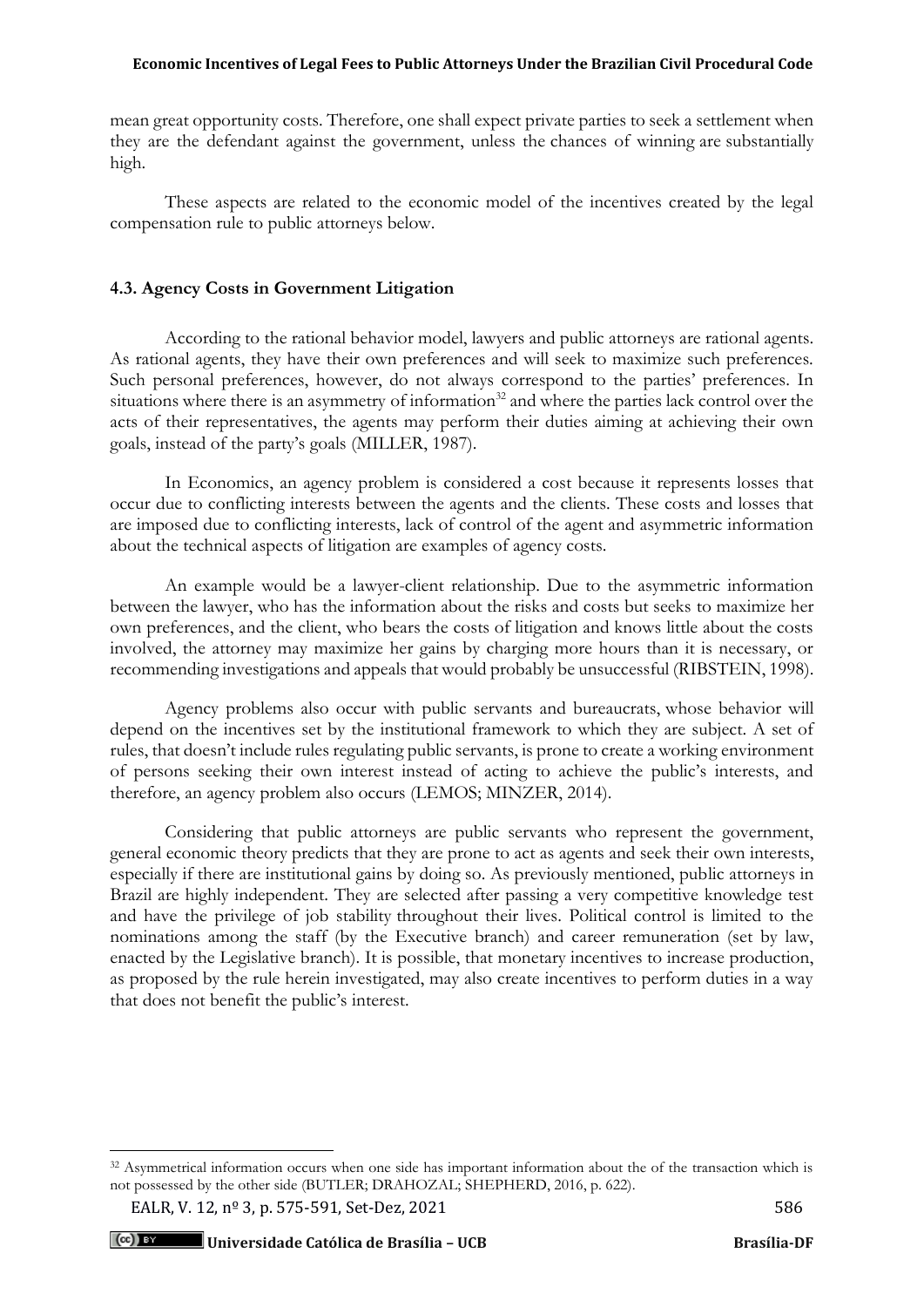# **5. Incentives to Public Attorneys Derived from Lawyers' Compensation Costs**

Considering the information presented in the preceding sections, it is possible to predict the expected behavior of public attorneys while performing advisorial duties and litigation representation.

The incentives generated by the new rule in relation to the transfer of the attorney fees and cost of litigation to public attorneys will vary according to factors such as whether the cause is adversarial or counselling; whether the government is the plaintiff or the defendant; whether the attorney performs an advisor role; and according to the size of the office—that is, the number of public attorneys who share the amount received.

## **5.1. Expected Incentives for Public Attorneys on Representative Role in Litigation**

According to Lemos and Minzer (2014), in situations with monetary incentives to enforce fines as fees, it is expected that public servants would try to increase the budget, preferring to apply penalties even in situations that could be solved by regulation, arbitration, or guidance. The same situation may occur with public attorneys.

The rule's incentives to public attorneys differ, depending on the situation and whether the government is the plaintiff or the defendant. When the government is the plaintiff, public attorneys receive compensation fees in both situations: either if the government is the winning party or if the case is settled. The costs for filling lawsuits are low since no court fees are applied and, if the case is decided in favor of the defendant, the government pays the lawyers` compensation fees with no reduction on public attorneys' remuneration. Among the costs to public attorneys are the opportunity costs of not working on another case, besides cultural or reputational aspects (WOLKART, 2019, p. 471-483).

In this sense, some litigation in which the probability of success is low and would be a NEV suit to the government, due to the obligation of paying the lawyers compensation fees to the private party, may be proposed. Because public attorneys do not bear any costs other than their time, and some suits may be filled by "copy and paste" texts, demand just few minutes, even lawsuits which has very low probability of success may be worth it, if the value of the time spent is lower than the net benefit of suing (WOLKART, 2019, p. 471-483).

Considering that the cost of litigation is high for private defendants, especially due to the collateral, public attorneys know that there will be chances of settlement even in lawsuits highly favorable to the defendant, increasing their gains with lawyers' compensation fees. At least, it is expected that some cases will be settled even in a probable prospective defeat for the government. Therefore, it is expected that the rule enacted by the new Civil Procedure Code increases the number of NEV lawsuits.

When the government is the defendant, public attorneys also gain lawyers' compensation fees when the government wins the case. In this scenario, it is expected that public attorneys will spend more time and resources in lawsuits than it is optimal, neglecting other activities which are their duty. This scenario may result in a not optimal level of litigation, in which a quantity of government resources and public attorneys' efforts may not be adequate to the economic results they produce.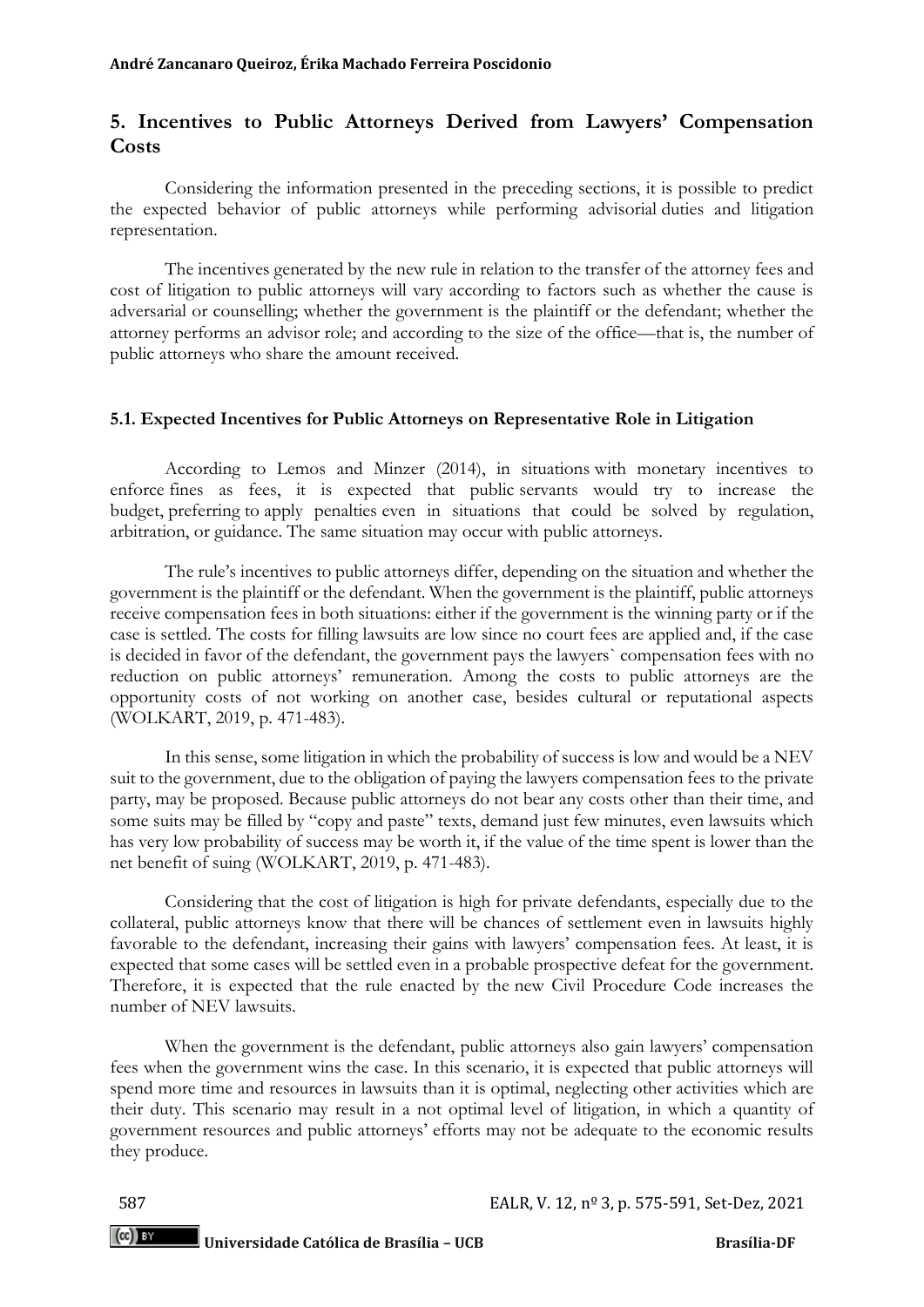The possible result is a situation in which public attorneys will prefer the increase in the number of lawsuits in order to increase their gains as it will be demonstrated in the next subsection. However, some considerations on the effects of the distribution rules of the compensation fees among public attorneys may reduce the impact of the rule investigated, as presented below.

### **5.2. Expected Incentives for Advisor Role of Public Attorneys**

Considering that public attorneys increase their gains with litigation but do not increase their gains when performing good advisory work, it is possible that they will seek to give legal advice that will increase the number of lawsuits as a consequence of the possibility of increasing the budget, instead of solving problems by guidance (LEMOS; MINZER, 2014).

An agency problem shall occur, with gains to the agent that behaves against the principal interest (i.e., against public interest), due to asymmetric information and low level of control of a public attorney`s behavior.

Asymmetric information results from the privileged position and information held by public attorneys who provide legal advice to authorities of the Executive Branch that are likely to not have information about the situation (otherwise it would not be asking for legal advice). The lack of control occurs due to the legal regime of high level of independence and job stability conferred by law to public attorneys and to the fact that public attorneys are not liable for the consequences of their legal advice.

Because the rule under analysis creates incentives for public attorneys to increase litigation (even if it is against the public's interest) in order to increase their personal gains, it may occur changes of allocation of personal resources (i.e. time and efforts) of public attorneys on legal advice as an investment.

The predicted effects, however, may be limited on some instances or offices, depending on the number of participants sharing the amount of legal compensation fees collected, as explained below.

## **5.3. The Size of Public Attorneys' Offices and the Problem of Collective Action**

Another specific issue that may influence public attorneys` behavior is the size of the office and the number of participants that share the gains. The economics of collective action premises that the greater the number of participants, the higher the costs to gather all the participants in the action, due to the increased transaction costs to reach an agreement and the higher costs to control the participants and avoid the free-rider problem (OLSON, 1971, p. 53-65).

Following this rationale, when the number of participants increases, the individual contribution to the final goal decreases and the transaction costs and costs of control increase. When it reaches the point where the individual gains for gathering the action and the control of individual contribution is lower than the costs to the individual to contribute, it is expected that the participants will seek to just receive gains without contributing in a free-rider behavior (OLSON, 1971, p. 53-65).

EALR, V. 12,  $n^{\circ}$  3, p. 575-591, Set-Dez, 2021

**Universidade Católica de Brasília – UCB Brasília-DF**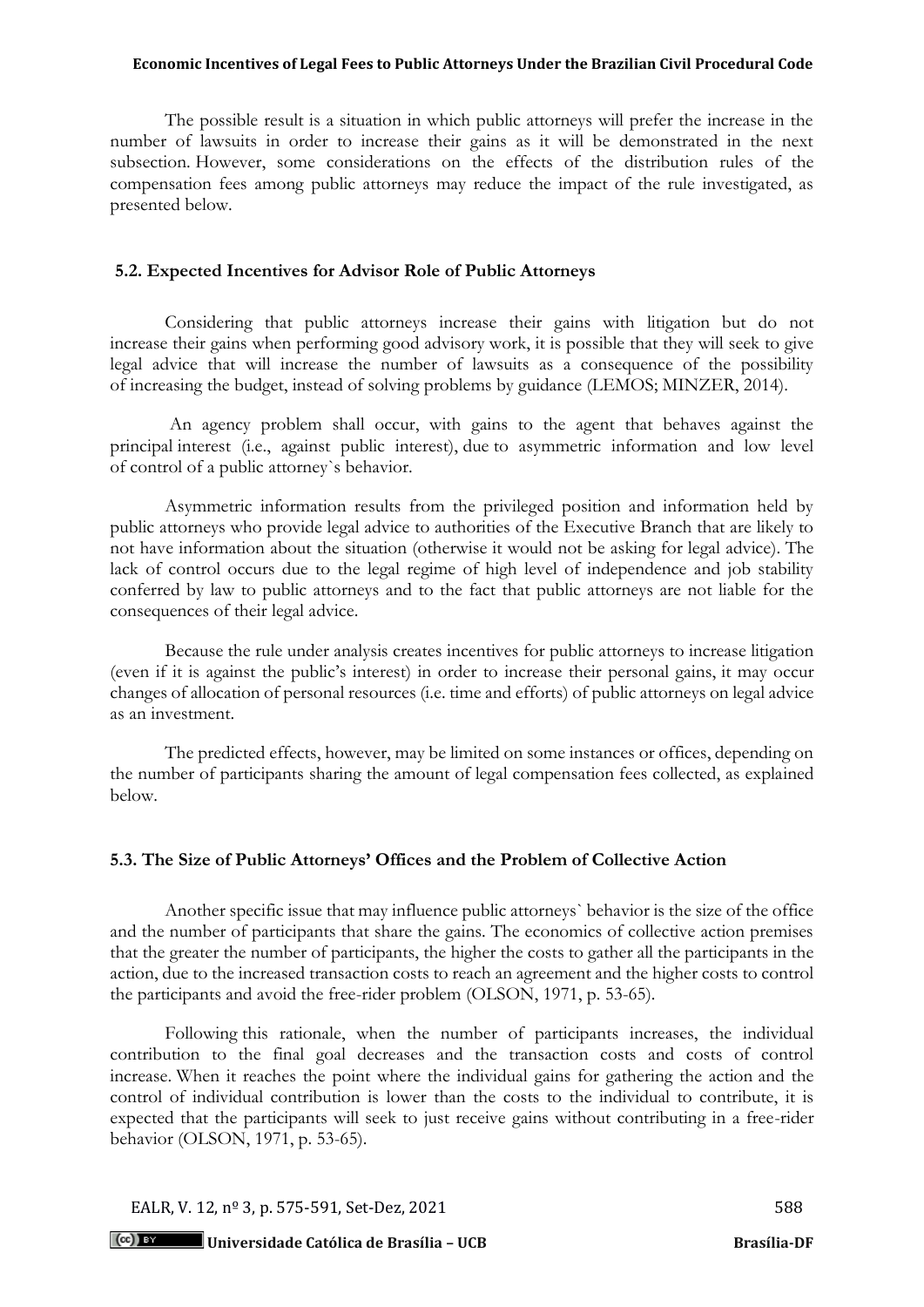As previously stated, the number of federal public attorneys is high (around 12,500). It is expected that any efforts taken by a single public attorney to receive a greater value would represent a very small share of the value received by each public attorney (which includes the attorney that performed the act). For this reason, it is also expected that, in the federal government and in most populous states, individually, few public attorneys would act towards increasing their own gains.

In summary, it is predicted that the rule of payment of compensation fees to public attorneys creates no (or minimum) incentives on the behavior of the federal government, with no increase in productivity or changes in the way the work is performed. It represents a mere increase in public attorneys gains with no substantial impact on the work performed.

On the other hand, small municipalities generally have a small number of public attorneys. In this situation, the costs of controlling each other and reaching an agreement to act to increase their gains is low, and the individual's gains on their own acts is high due to the small number of participants to share with the value received.

It is expected that public attorneys of municipalities and small states will receive incentives to increase productivity, but not necessarily to perform their duties in accordance with the public interest since they have incentives to increase NEV litigation and provide low quality legal advice.

## **5.4. Limitations of the Economic Model on Cultural Aspects and Work Environment**

It is necessary to mention that the economic model developed in this paper has limitations. Cultural aspects and offices' organizations, reputation, moral aspects, work environment and social recognition are also valuable to public attorneys. Besides the fact that the model isolated the variable of remuneration incentives as well as the difficulty in predicting the impact of other incentives without empirical data, it is important to make a few comments on culture and work environment.

On the cultural and moral aspects, small municipalities may also have greater reputation incentives due to the fact that it is easier to be known and recognized socially by a bad action. In this case, a public attorney who often files NEV suits may meet the victims of his or her actions in church, at the gym, or at a soccer game, and it may make social life hard. Work environment and the way the work is organized may also have the impact of reducing economic incentives created by the rule here in analysis since it may create incentives to public attorneys to perform their duties in a different way.

## **6. Conclusion**

This paper presented the economic incentives created by a rule enacted by Brazil's Civil Procedural Code of 2015, which determined that attorney fees and judicial costs received by the government when the government is the winning party shall be paid to the public attorneys, not to the government.

Public attorneys do not assume the risks of litigation. Public attorneys receive the legal fee when winning the litigation, while the government supports the costs and the compensation fee when losing the litigation.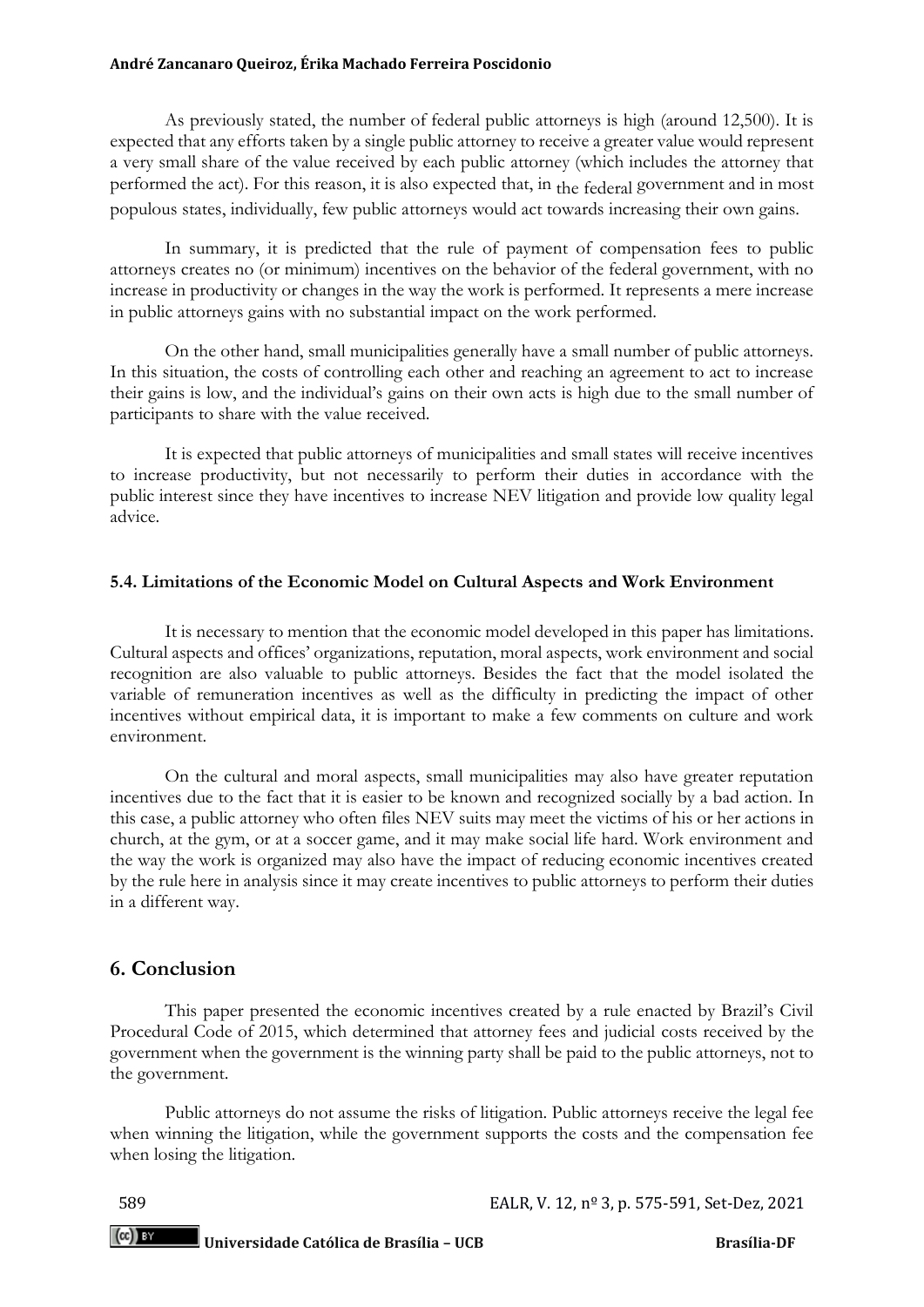A key aspect of the rule is that the amount collected as legal fee is divided among all the attorneys of the office. For this reason, depending on the size of the office, the attorney who works on the action receives a slight amount of the acquired fee, which makes the gaining of the shared amount a mere increase on the subsidy with little impact on the productivity and the behavior of the public attorneys.

On this regard, the argument of the Supreme Court Ministro Alexandre de Moraes of the increase of efficiency and productivity does not apply.

However, there are incentives for public attorneys of small municipalities to allocate resources to increase litigation to an inefficient level, even in inadequate legal counseling. In this situation, the investigated rule creates incentives which are contrary to the public interest.

## **7. References**

- ARNOLD, Jens; JALLES, João, Dividing the Pie in Brazil: Income Distribution, Social Policies and the New Middle Class, **OECD Economics Department Working Papers**, No. 1105, OECD Publishing. https://www.oecd-ilibrary.org/economics/dividing-the-pie-inbrazil-income-distribution-social-policies-and-the-new-middle-class\_5jzb6w1rt99p-en Acessed on October 02, 2020.
- BONE, Robert G. **Civil Procedure**: The Economics of Civil Procedure. New York: Foundation Press, 2003.
- BUTLER, Henry N.; DRAHOZAL, Christopher R.; SHEPHERD, Joanna. **Economic Analysis for Lawyers**. 3. ed. Durhan: Carolina Academic Press, 2016.
- CASTANHO, William. TCU apura uso de R\$ 2,6 bi pagos a advogados públicos. **Folha de São Paulo.** São Paulo, p. 8-8. 07 ago. 2018. Disponível em: https://www1.folha.uol.com.br/mercado/2018/08/tcu-apura-uso-de-r-26-bipagos-a-advogados-publicos.shtml. Acesso em: 10 nov. 2020.
- DI PIETRO, Maria Sylvia Zanella**. Advocacia Pública como função essencial à Justiça**. Consultor Jurídico. Available: https://www.conjur.com.br/2016-ago-18/interessepublico-advocacia-publica-funcao-essencial-justica? Accessed on August 23, 2020.
- FRIEDMAN, David. Hidden **Order: The economics of everyday life**. Nova Iorque: Harper Business, 1996.
- GICO JÚNIOR, Ivo Teixeira. **Metodologia e Epistemologia da Análise Econômica do Direito**. Economic Analysis Of Law Review, [s.l.], v. 1, n. 1, p.7-33, 30 jun. 2010.
- HODGSON, Geoffrey M.. **Meanings of methodological individualism.** Journal Of Economic Methodology, [s.l.], v. 14, n. 2, p. 211-226, jun. 2007.

## IBGE. **ESTIMATIVAS DA POPULAÇÃO RESIDENTE NO BRASIL E UNIDADES DA FEDERAÇÃO COM DATA DE REFERÊNCIA EM 1º DE JULHO DE 2020**. Disponível

em: http://ftp.ibge.gov.br/Estimativas\_de\_Populacao/Estimativas\_2020/estimativa\_d ou\_2020.pdf. Acesso em: 09 jul. 2021.

EALR, V. 12,  $n^{\circ}$  3, p. 575-591, Set-Dez, 2021